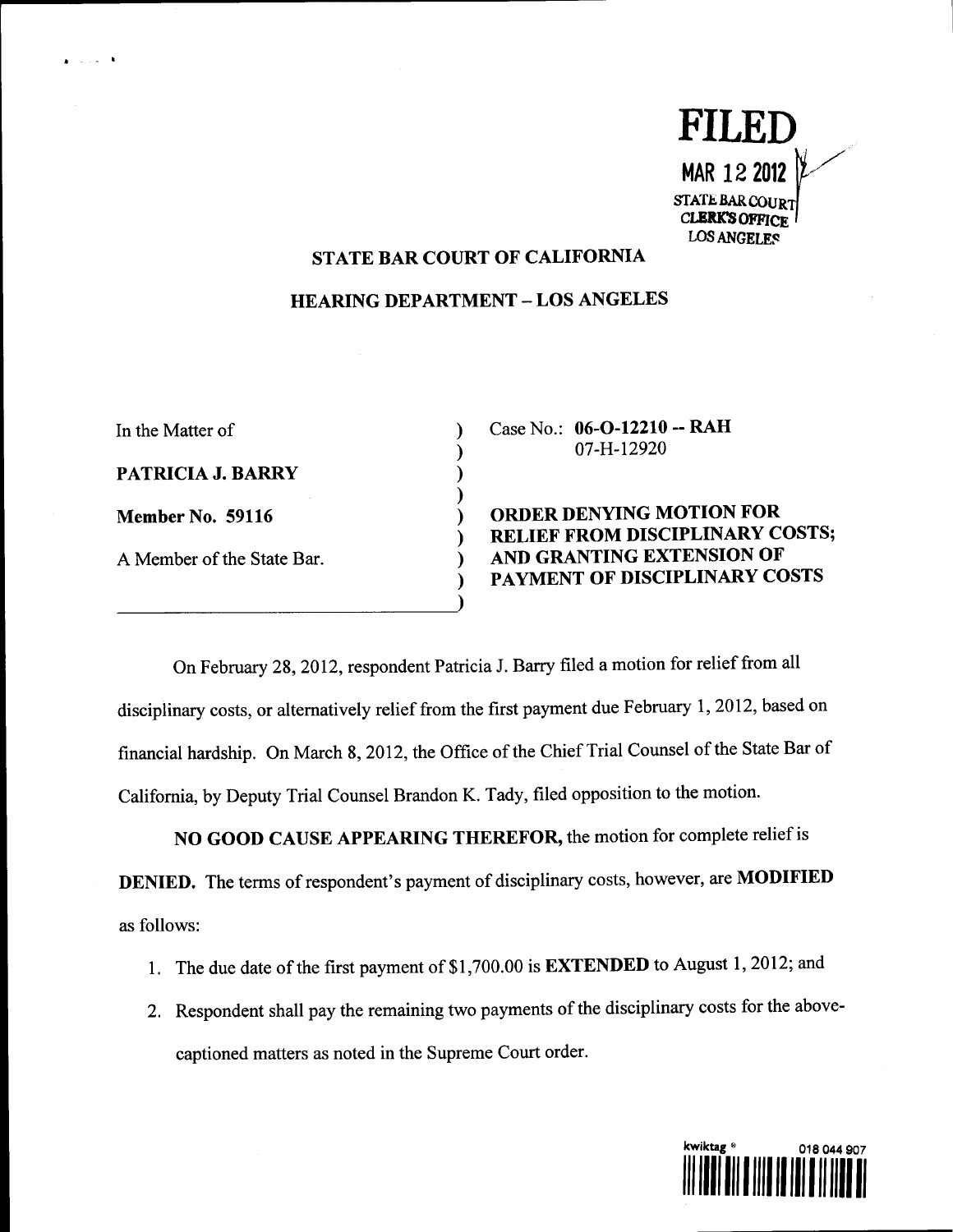If respondent fails to pay these costs as set forth above, all costs shall be immediately due and payable and enforcement both as provided in Business and Professions Code section 6140.7 and as a money judgment.

**IT IS SO ORDERED.**

Dated: March  $\sqrt{2}$ , 2012 RICHARD A. HONN

 $\hat{\mathbf{c}}$  .  $\hat{\mathbf{c}}$ 

 $\ddot{\phantom{a}}$ 

Judge of the State Bar Court